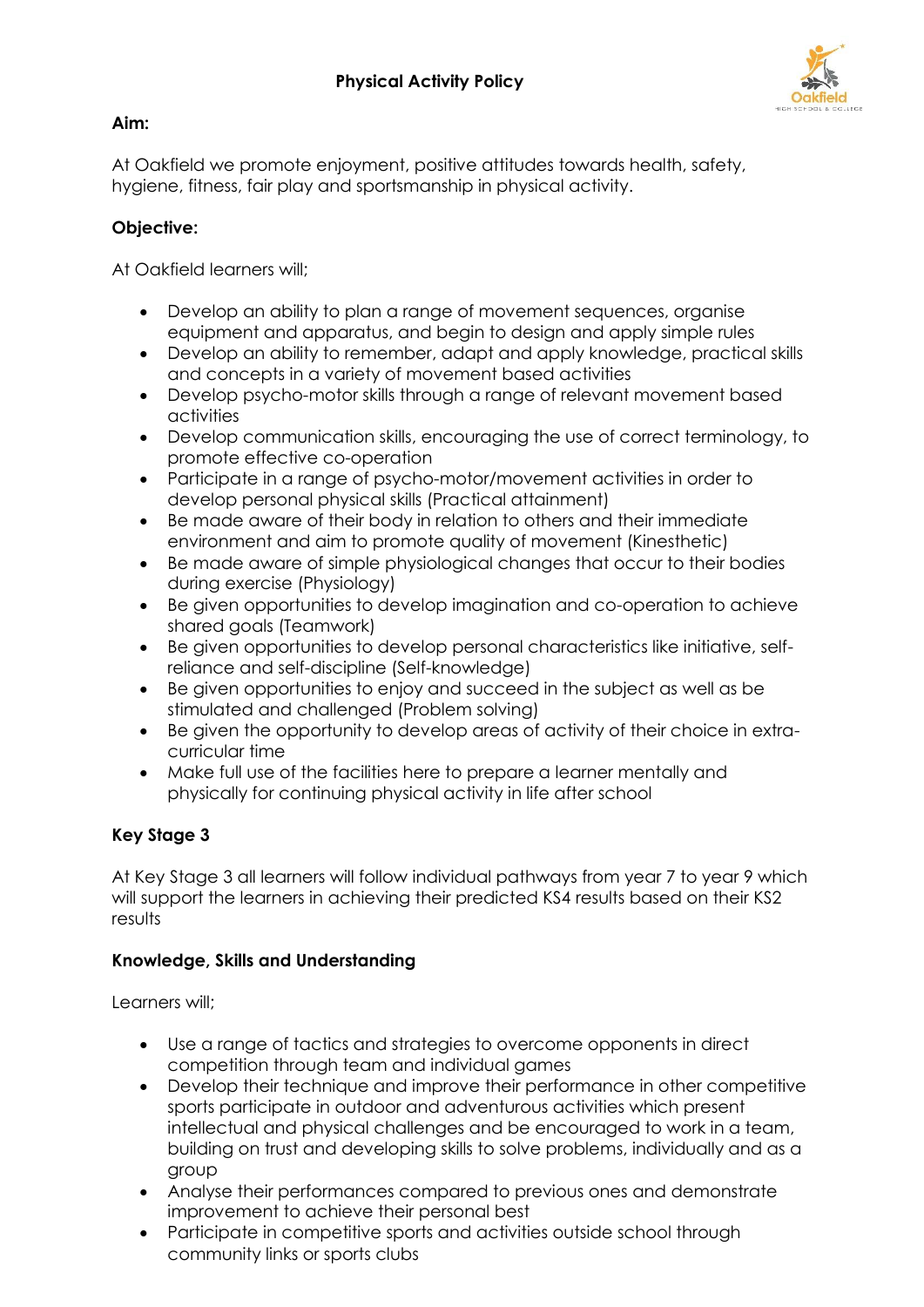## **Key Stage 4**

In Key Stage 4 learners will follow the programme for study for Entry Level 3 and Level 1 Accreditation in BTEC Sports Studies working towards a L1 Certificate and where appropriate Cambridge Nationals L1

### **Knowledge, Skills and Understanding**

Learners will;

- Use and develop a variety of tactics and strategies to overcome opponents in team and individual games
- Develop their technique and improve their performance in other competitive sports, or other physical activities
- Participate in further outdoor and adventurous activities in a range of environments which present intellectual and physical challenges and which encourage Learners to work in a team, building on trust and developing skills to solve problems, either individually or as a group
- Evaluate their performances compared to previous ones and demonstrate improvement across a range of physical activities to achieve their personal best
- Continue to participate regularly in competitive sports and activities outside school through community links or sports clubs
- Participate in a range of different types of sports so that they can gain experience in the necessary skills and requirements
- Assist in the planning and implementation of a sport or active leisure event
- Be able to find out about exercise and fitness activities in their local area and participate in a range of different exercise and fitness classes
- Find job opportunities, different roles and the requirements of these in sport and active leisure

### **Key Stage 5**

In Key Stage 5 learners will follow the programme for study for Entry Level 3 and Level 1 Accreditation in BTEC Sports Studies working towards a L1 Diploma.

### **Knowledge, Skills and Understanding**

Learners will;

- Develop knowledge of risks to health in one area of work and how to maintain personal health when working in that area
- Develop knowledge of the structure and functions of the skeleton, muscular system and cardio-respiratory systems
- Develop their knowledge of the requirements of a healthy diet
- Learn the different components of fitness and how to train each component in order to improve personal fitness
- Experience in helping to plan and implement a sport or active leisure activity
- Develop the work-related skills required in the sport and active leisure industry, which will help them to progress into a job in the industry
- Gain experience of customer service skills, working as a member of a team, and the work requirements in the sport and active leisure industry
- Identify, research and discuss a project area related to their chosen vocational sector, compiling all findings into a report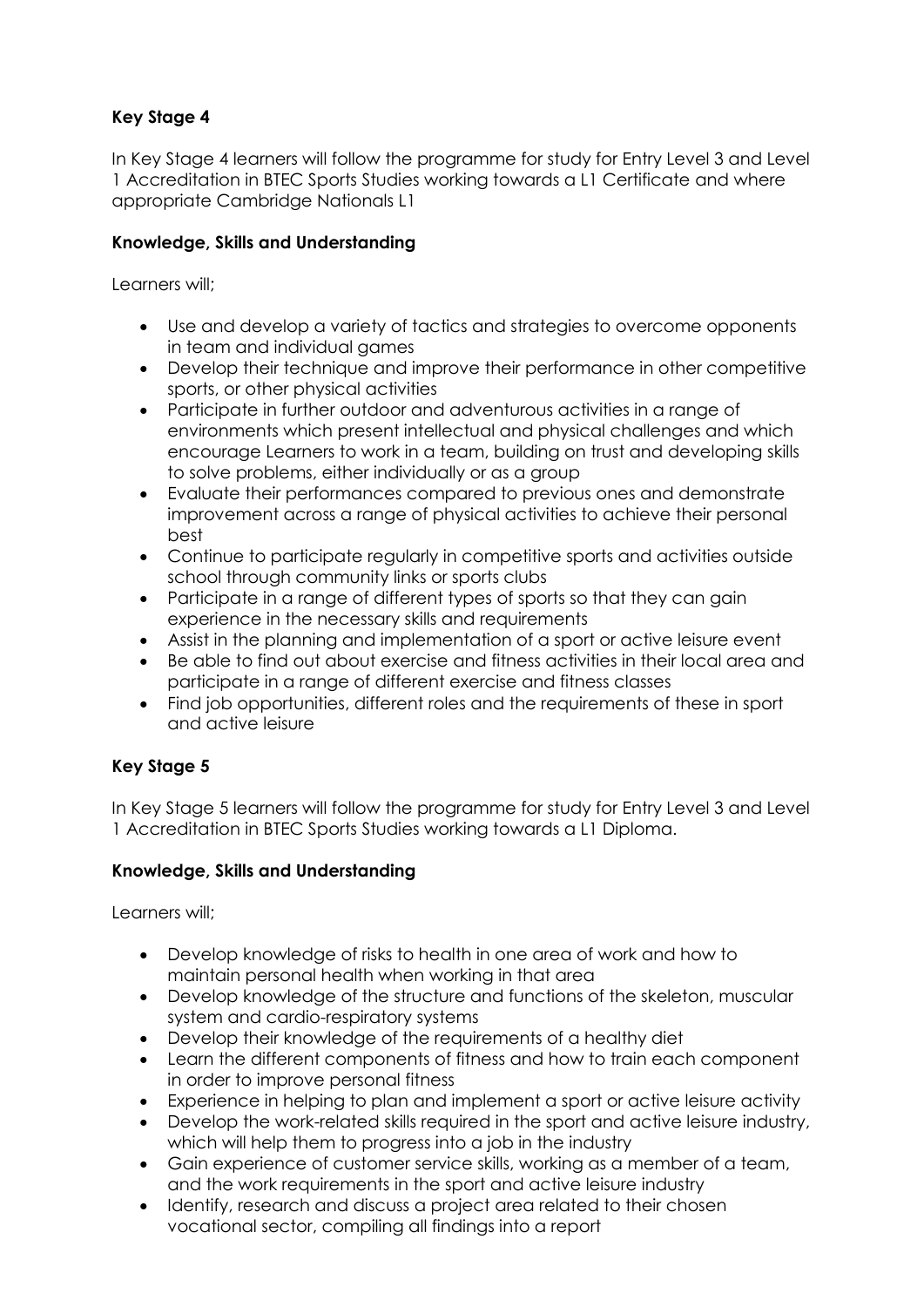• Effective members of a team. Learners will identify the skills, roles and responsibilities needed to complete the team task and match their skills accordingly; will take part in team tasks and review their contribution

### **Monitoring arrangement**

The Head of School and leadership team will:

• Monitor the subject through the Oakfield self-evaluation schedule and monitoring schedule which are reviewed annually

Governors will:

• Monitor the work of each subject through the Oakfield self-evaluation and monitoring schedule which includes a timetable of Departmental meetings and a Departmental leader's report to governors, which are reviewed annually

Departmental leader will:

- monitor learners work
- amend schemes of work based on suitability of use
- amend and monitor risk assessments for practical lessons
- analyse data
- produce a SES
- attend link meeting

#### **Additional Information (Subject specific) i.e. Risk Assessments, resources**

- Trampoline Risk Assessment
- Sports Event Risk Assessment
- Physical Education General Risk Assessment
- Association of Physical Education (AfPE) Safe Practice in Physical Education, School Sport & Physical Activity 2016 Book
- Trampoline Policy and Guidance
- Drama and Dance Policy
- PE KS3-5 SOW
- PE Pathways

#### **Links to other policies:**

- Teaching and Learning
- Behaviour for Learning
- Monitoring
- Assessment for Learning
- Health and Safety

| Date approved:                | <b>108.07.21</b>     |
|-------------------------------|----------------------|
| <b>Review Date:</b>           | May 2023             |
| Signed Executive Headteacher: | $\mathsf I$ C Taylor |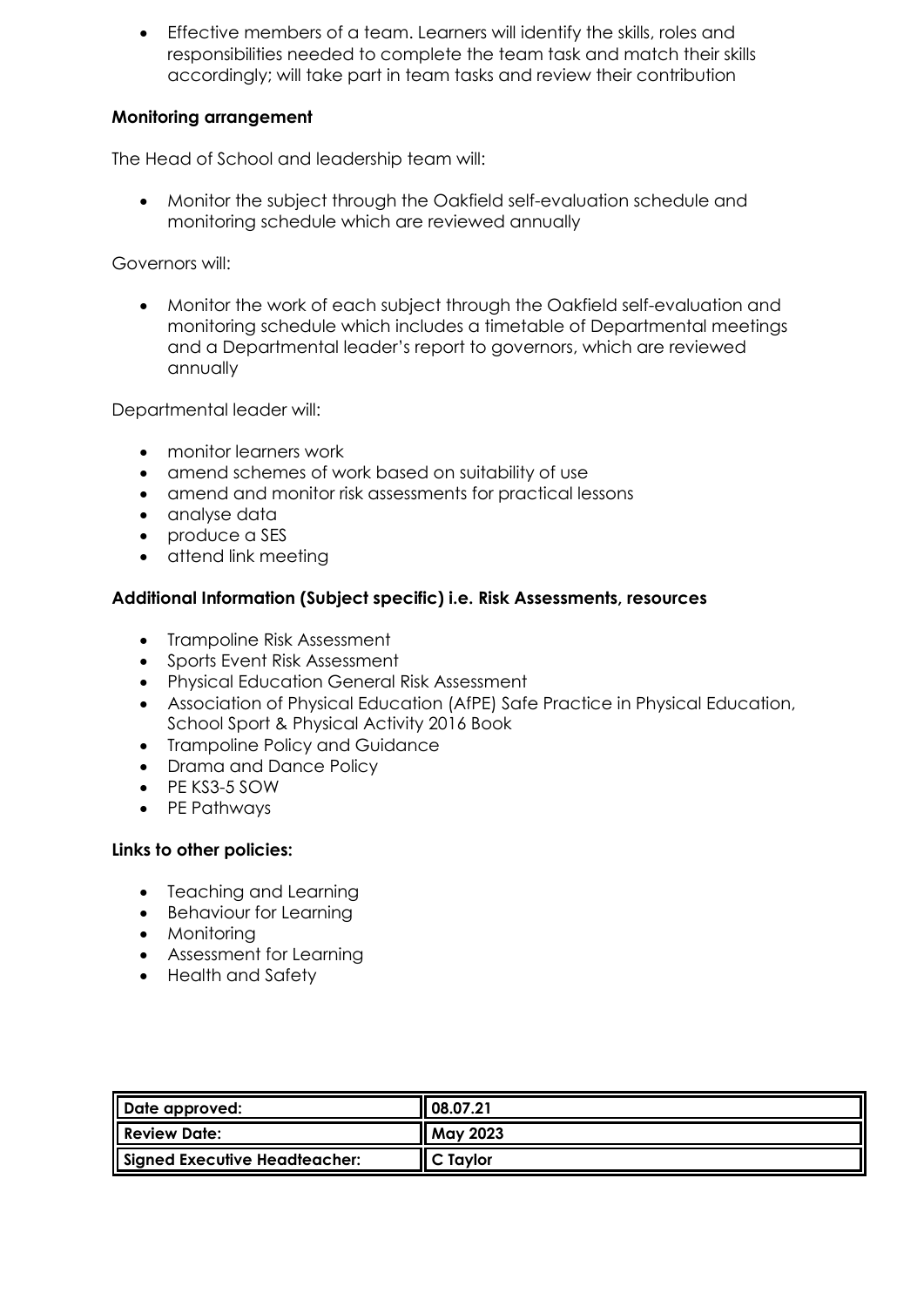|                                                                                                                  | Risk Assessment Use of Trampoline        |                                                                                                                                                                                                                                                                                                                                                                                                                                                                                                 |                                                          |                                                       |  |  |
|------------------------------------------------------------------------------------------------------------------|------------------------------------------|-------------------------------------------------------------------------------------------------------------------------------------------------------------------------------------------------------------------------------------------------------------------------------------------------------------------------------------------------------------------------------------------------------------------------------------------------------------------------------------------------|----------------------------------------------------------|-------------------------------------------------------|--|--|
|                                                                                                                  | School: Oakfield High School and College |                                                                                                                                                                                                                                                                                                                                                                                                                                                                                                 | Date of Assessment                                       |                                                       |  |  |
|                                                                                                                  | Assessment completed by (Name)           | (Position)                                                                                                                                                                                                                                                                                                                                                                                                                                                                                      | Due for review                                           |                                                       |  |  |
|                                                                                                                  |                                          | *Example only. For all sections, school to add or delete where appropriate.                                                                                                                                                                                                                                                                                                                                                                                                                     |                                                          |                                                       |  |  |
| <b>Hazard/Risk</b><br>e.g. slip/trip<br>hazards,<br>electricity,<br>equipment/<br>activity<br>related<br>hazards | Who is at<br>risk?                       | <b>Current Controls in Place</b><br>Are they adequate?<br>Is the risk reduced as far as<br>possible?                                                                                                                                                                                                                                                                                                                                                                                            | Level of<br><b>Residual Risk</b><br>Low, medium,<br>high | <b>Additional</b><br>measures to<br>control the risks |  |  |
| <b>Hitting</b><br>overhead<br>object or<br>ceiling/<br>Injury                                                    | User of<br>trampoline                    | Trampolines sited well<br>away from walls, fire exits<br>and any overhead<br>obstructions<br>A minimum clearance<br>height of 5 m is<br>recommended for<br>curriculum and<br>recreational standards,<br>increasing to 8m for<br>competitions see AFPE<br>5.7.30                                                                                                                                                                                                                                 |                                                          |                                                       |  |  |
| <b>Fall from</b><br>trampoline/<br>Injury                                                                        | User of<br>trampoline                    | Supervision at all times by<br>suitably qualified and<br>experienced staff<br>Beginners and<br>inexperienced Learners<br>must be directly<br>supervised<br>One or two trained<br>spotters positioned each<br>side of the trampoline<br>Cushioned end decks<br>positioned at each end<br>of the trampoline<br>Non-slip mats to be<br>$\bullet$<br>placed to both sides of<br>the trampoline to a<br>width of 2 m<br>Spotters must not distract<br>the performer by giving<br>vocal encouragement |                                                          |                                                       |  |  |
| Inappropria<br>te wearing<br>of clothing,<br>footwear,<br>jewellery<br>and long<br>hair/<br>personal<br>injury   | User of<br>trampoline                    | • Appropriate clothing<br>worn for the activity<br>• Trampolining slippers or<br>non-slip socks (cotton or<br>wool only) socks to be<br>worn<br>• Long sleeved top is<br>advised to prevent<br>friction burns if                                                                                                                                                                                                                                                                                |                                                          |                                                       |  |  |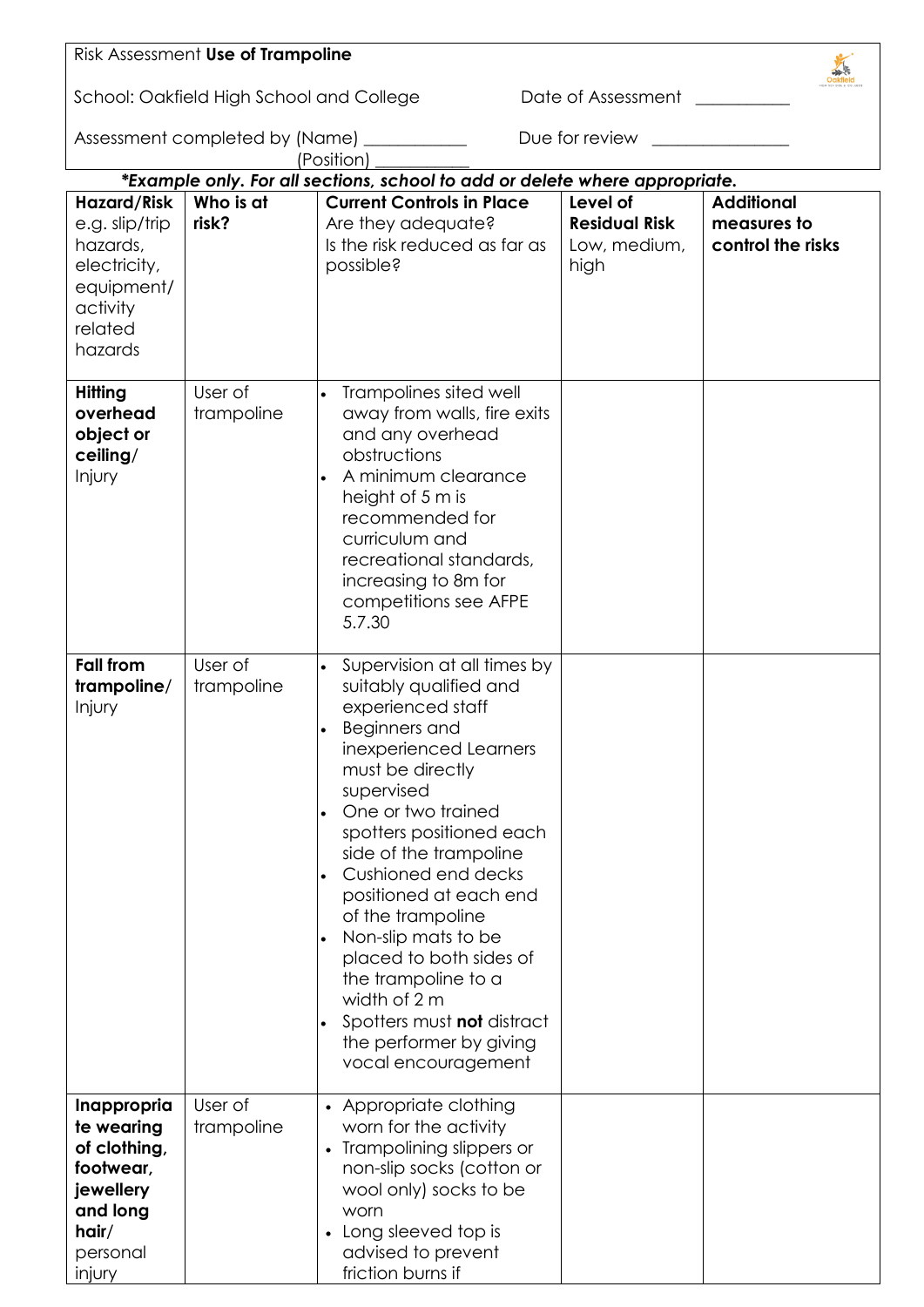|                                                                                |                | performing a front drop.<br>See AFPE 5.7.28<br>• Ensure all long hair is tied<br>back and jewellery<br>removed/covered in<br>accordance with school<br>policy                                                                                                                                                                                                                                               |  |
|--------------------------------------------------------------------------------|----------------|-------------------------------------------------------------------------------------------------------------------------------------------------------------------------------------------------------------------------------------------------------------------------------------------------------------------------------------------------------------------------------------------------------------|--|
| Inadequate<br>warm up/<br>poor<br>technique/<br>Pulled<br>muscles,<br>injuries | Learners       | • Warm up appropriate to<br>the activity and<br>conditions at start of<br>each session<br>• Correct teaching of skills<br>and techniques                                                                                                                                                                                                                                                                    |  |
| Damaged/<br>faulty<br>equipment<br>/injury                                     | Staff/Learners | • Trampoline checked at<br>beginning of each<br>session<br>• Trampoline not used if<br>damaged<br>• Prompt remedial action<br>• Damaged/faulty<br>equipment marked as<br>'do not use', taken out of<br>action immediately and<br>repaired or disposed of<br>as necessary<br>• Frame, springs or cables<br>covered by fixed<br>coverall pads<br>Trampoline regularly<br>checked by a<br>competent contractor |  |
| Inadequate<br>supervision/<br>horseplay,<br>injury                             | Learners       | • Supervision levels for<br>trampoline activities are<br>(staff-Learner ratios)<br>• Only one person on<br>trampoline at a time<br>• (If used) roller stands<br>stored securely away<br>from the working area                                                                                                                                                                                               |  |
| <b>Learners</b><br>with pre-<br>existing<br>medical<br>conditions/<br>injuries | Learners       | • Staff made aware of all<br>Learners with medical<br>conditions/injuries<br>• Staff to assess if it is<br>appropriate for learner<br>to participate in activity<br>• Learners reminded to<br>bring inhalers, epipens<br>etc<br>• Staff to have access to<br>specific Learner risk<br>assessment for Learners<br>with more serious<br>conditions and to adapt                                               |  |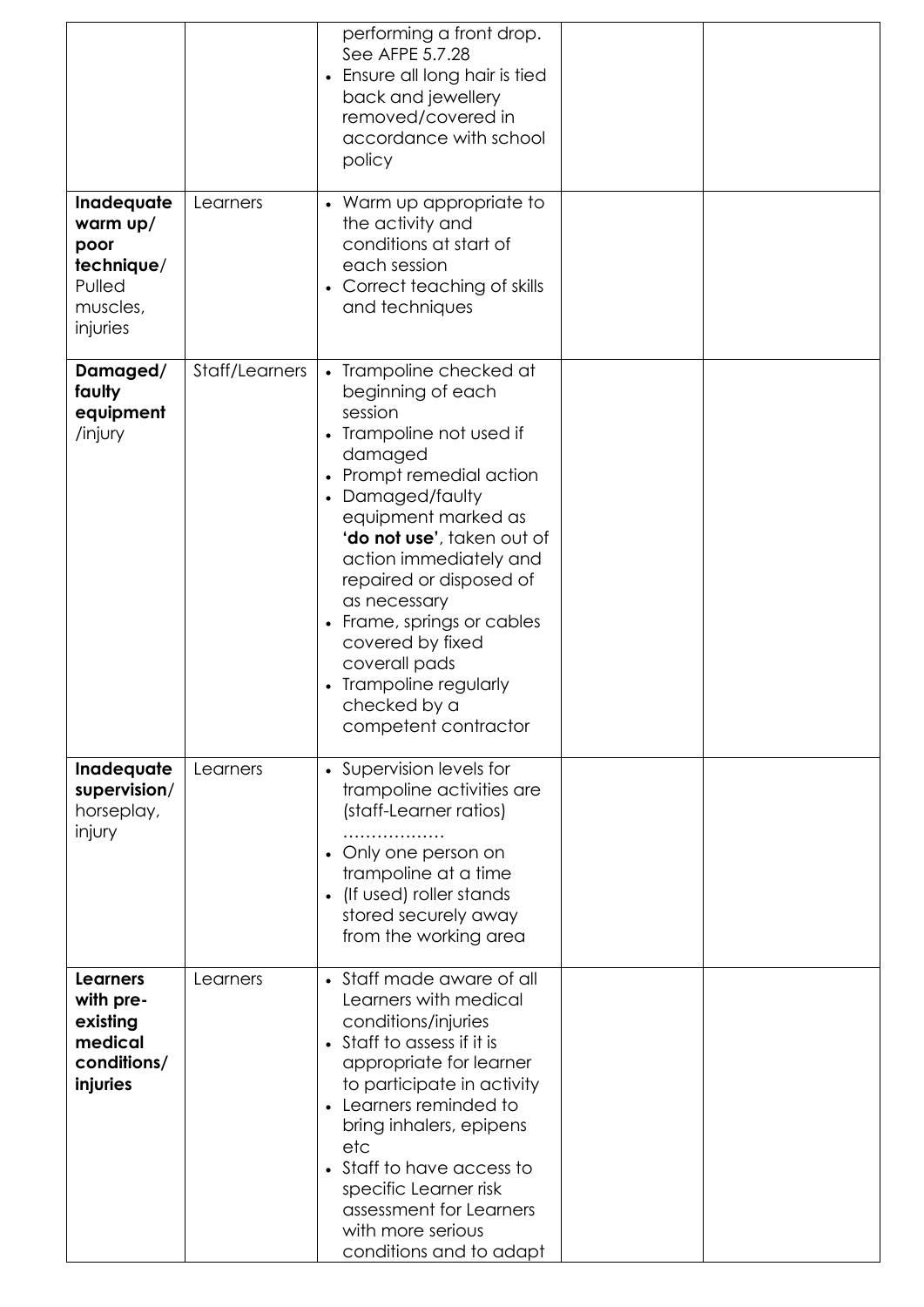|                                                                                                                                   |                       | activity for them<br>accordingly<br>First aider available on<br>site<br>• Procedures in place to<br>call for immediate help<br>• First aid kit available                                                                                                                                                                                                                                                                                                                                                                                                                                                                                                                                  |  |
|-----------------------------------------------------------------------------------------------------------------------------------|-----------------------|-------------------------------------------------------------------------------------------------------------------------------------------------------------------------------------------------------------------------------------------------------------------------------------------------------------------------------------------------------------------------------------------------------------------------------------------------------------------------------------------------------------------------------------------------------------------------------------------------------------------------------------------------------------------------------------------|--|
| Setting<br>up/packing<br>away of<br>trampoline/<br>strains,<br>sprains,<br>back injury,<br>trapped<br>fingers,<br>broken<br>bones | Staff/Learners        | • Task to be completed by<br>at least one trained<br>member of staff and one<br>other adult. Refer to<br>AFPE 5.7.31<br>• Training shoes worn<br>• Only older Learners who<br>are sufficiently strong<br>and mature enough and<br>who have been trained<br>may carry out the task<br>under close supervision<br>of qualified staff ready to<br>give assistance<br>• Refer to specific detailed<br>manual handling<br>assessment and step by<br>step guidance for task<br>• Staff and Learners made<br>aware of hazards and<br>risks.<br>• Learners instructed and<br>shown correct way lift,<br>carry and move<br>equipment<br>Learners not allowed to<br>lift beyond their<br>capability |  |
| Dazzling,<br>direct<br>beams of<br>lights,<br>glare/<br>discomfort,<br>vision<br>impairment,<br>incorrect<br>perception           | User of<br>trampoline | Diffusers used on lights<br>$\bullet$<br>• Trampoline to be<br>positioned away from<br>direct beams of light<br>• Area suitably lit                                                                                                                                                                                                                                                                                                                                                                                                                                                                                                                                                       |  |
| Any other<br>significant<br>hazards the<br>school<br>identify to<br>be added<br>here                                              |                       |                                                                                                                                                                                                                                                                                                                                                                                                                                                                                                                                                                                                                                                                                           |  |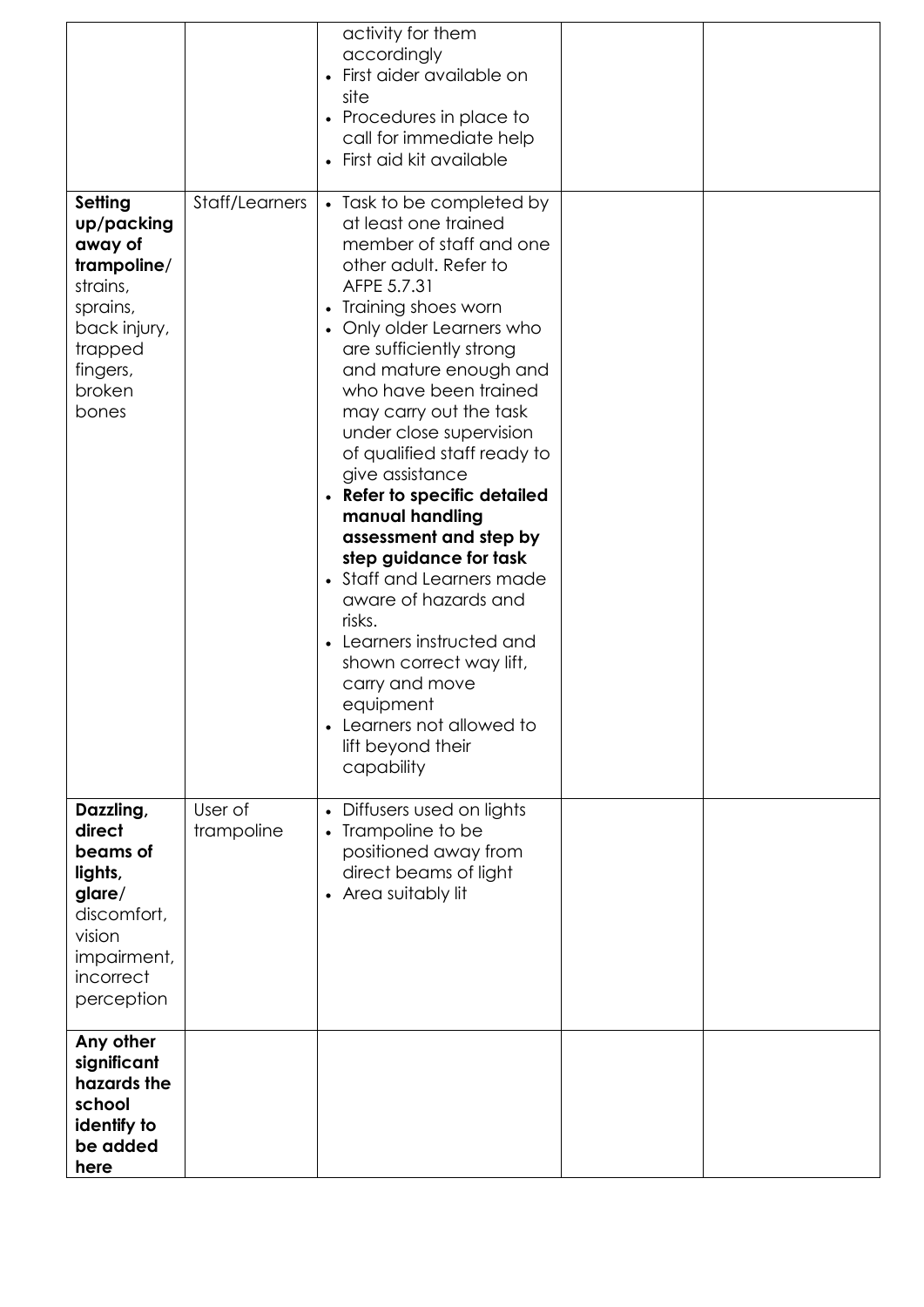

VENUE...................................... .DATE ................... **Teachers Initials**

(Form seen and checked)

### **Risk Assessment: Sports and Team Game Events**

List groups of people who are at risk; Staff and Learners.

| <b>Hazards</b>              | H | M | $\mathbf{L}$ | Control                                   | <b>TICK</b><br>$(\check{ }')$ |
|-----------------------------|---|---|--------------|-------------------------------------------|-------------------------------|
| Team                        |   |   |              | Behaviour policy                          |                               |
|                             |   |   |              | Supervision                               |                               |
|                             |   |   |              | Known group members                       |                               |
| Transport                   |   |   |              | See RA for mode of transport              |                               |
| Behaviour                   |   |   |              | Learners understand code of conduct       |                               |
|                             |   |   |              | before leaving on the visit               |                               |
|                             |   |   |              | Other adult for supervision within ratios |                               |
|                             |   |   |              | stipulated                                |                               |
| Accidents / injuries        |   |   |              | Adequate first aid cover                  |                               |
|                             |   |   |              | First aid kit                             |                               |
|                             |   |   |              | Mobile phone                              |                               |
|                             |   |   |              | Emergency procedure                       |                               |
| Documentation               |   |   |              | Safely kept                               |                               |
|                             |   |   |              | Copies and No noted                       |                               |
|                             |   |   |              | Medical knowledge                         |                               |
| Rendezvous /                |   |   |              | Arrange, manage and staff                 |                               |
| meeting points              |   |   |              | Timetable etc                             |                               |
| Contact sport               |   |   |              | Instruction on contact sport              |                               |
| injuries                    |   |   |              | Code of behaviour                         |                               |
|                             |   |   |              | Rules of play                             |                               |
|                             |   |   |              | Level of participation to ability         |                               |
| Equipment                   |   |   |              | Adequate equipment for activity           |                               |
|                             |   |   |              | Correct sizes etc                         |                               |
|                             |   |   |              | Safe checked environment                  |                               |
| <b>SEN &amp; Disability</b> |   |   |              | See SEN & Disability Inclusion R/A        |                               |
| Inclusion                   |   |   |              |                                           |                               |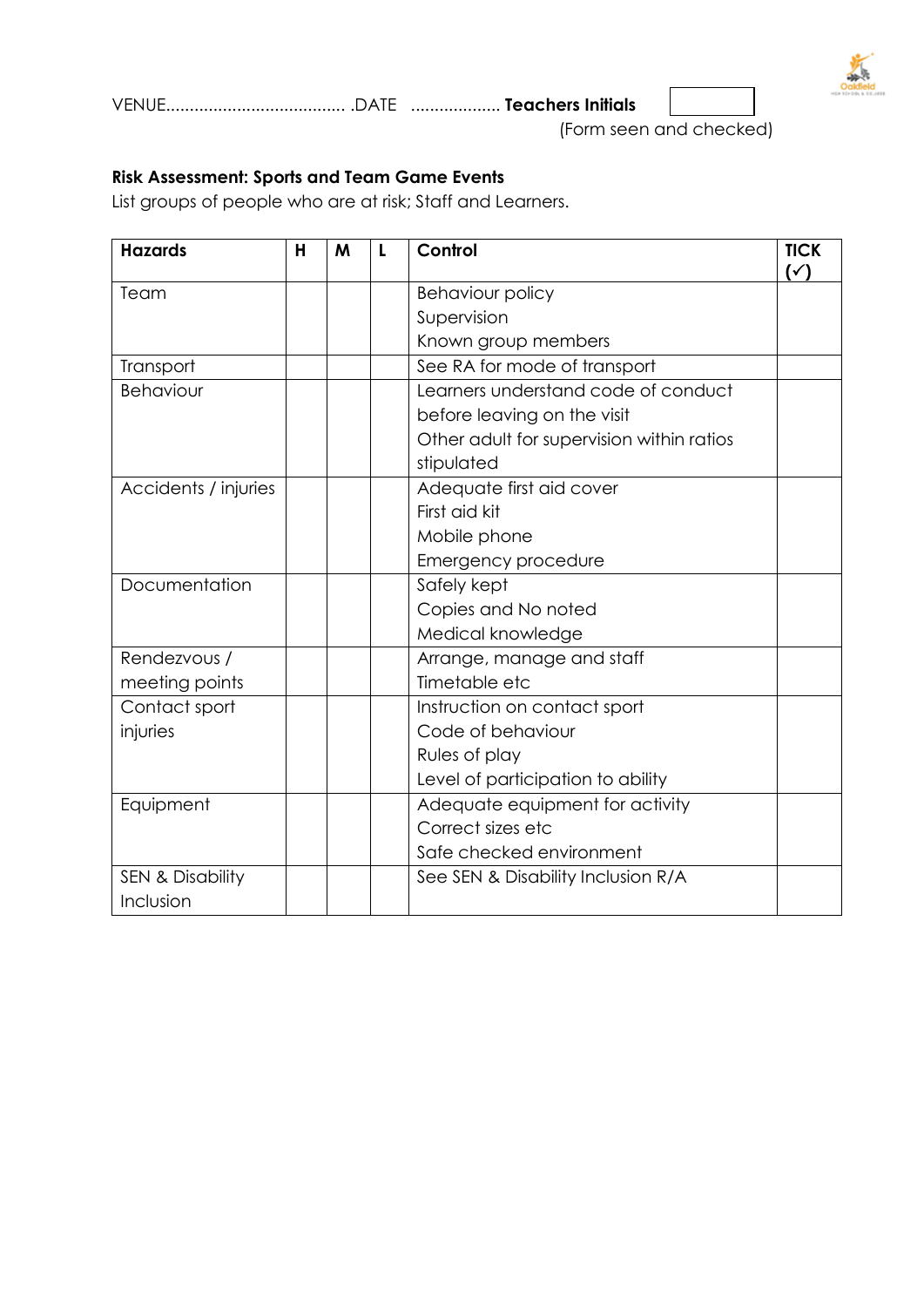#### **Additional Comments/Information**

First aid box to be kept with risk assessments/healthcare plans/medication by staff. Mobile to be kept with staff with list of contacts.

Learners to stay with staff and not to be left to visit on their own.

Risk level after control is in place is of an acceptable level.